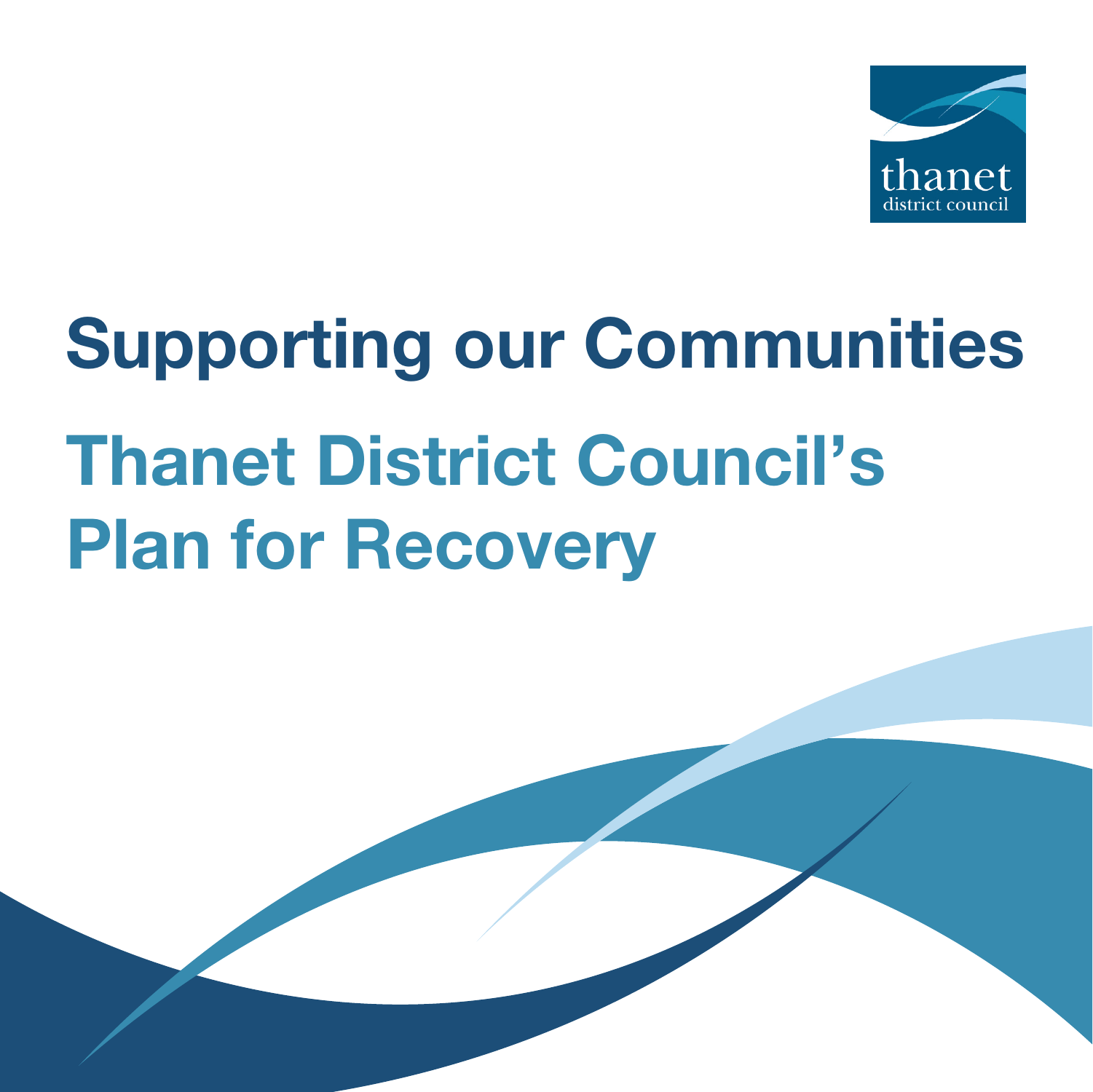## Foreword from the Leader of Thanet District Council, Cllr Rick Everitt



The Covid-19 pandemic has been one of the most significant challenges that Thanet District Council has ever faced. It has required sudden and dramatic changes to the way we work, as Councillors and officers.

We have needed to respond to an unprecedented threat to public health, working with a range of third sector organisations, as well as government and other public bodies, including Thanet's town and parish councils, while at the same time ensuring that we continued to deliver our normal frontline services to residents as far as possible.

I am proud of the way that Thanet District Council and the local community as a whole have met this challenge. As Leader of the council, I want to thank all of our staff for their continuing hard work and professionalism, whether on the frontline or an improvised office in their home.

Behind the scenes we have also been focusing on what we need to do in the recovery phase, because we recognise that the effects of the pandemic will be long lasting, on individuals, businesses and the economy. They will potentially reshape our community.

This work is being taken forward as a matter of urgency and will be further developed as the council scopes what is needed and gains a better understanding of the effects on the district. We will continue to manage the immediate impacts while also planning for the future.

To prepare the council for the significant changes ahead, we have developed a recovery plan that is split into two distinct sections which will underpin the council's approach over the coming weeks, months and years. And of course an important part of that work is sharing the plan with you, so you can have confidence that the council will continue to deliver for our community in the challenging times that no doubt lie ahead.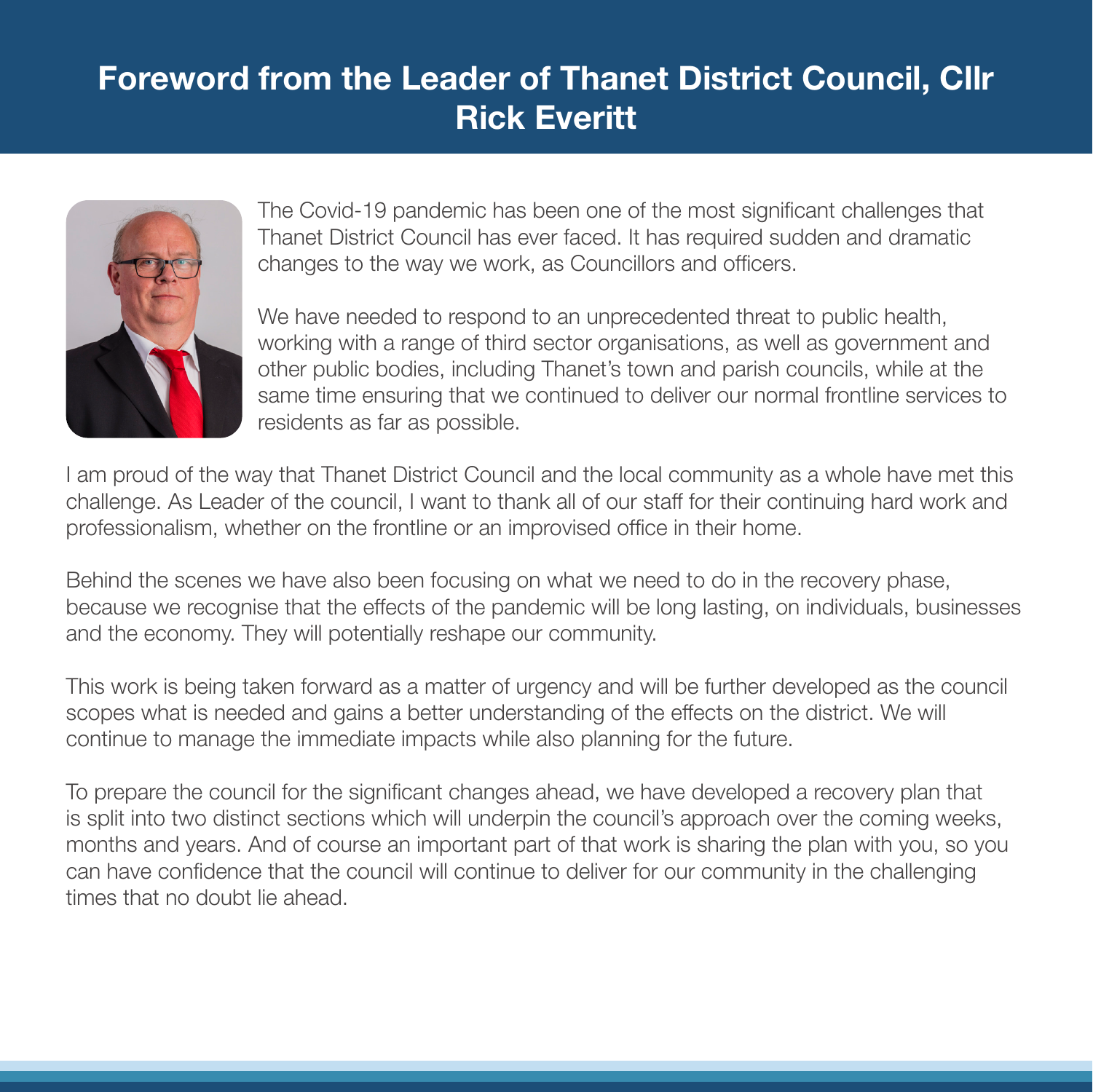# The Recovery Phase

Since the outbreak of COVID-19 the council has been responding to the crisis. Although the full impacts are not yet known, plans are now underway to move the organisation and the district towards recovery.

This work is being treated as a matter of urgency and will be further developed as the council scopes the work and gains a better understanding of the impacts on the district.

The outline below sets out the next steps which will guide Thanet District Council's recovery from the impacts of the coronavirus pandemic. This will be supported by more detailed action plans that will underpin the council's approach over the coming weeks, months and years.

The Recovery Plan is split into two distinct areas:

#### Community Leadership:

Comprising of two recovery workstreams covering Communities and Economic.

#### Organisation Leadership:

Comprising of two recovery workstreams covering Financial and Organisational.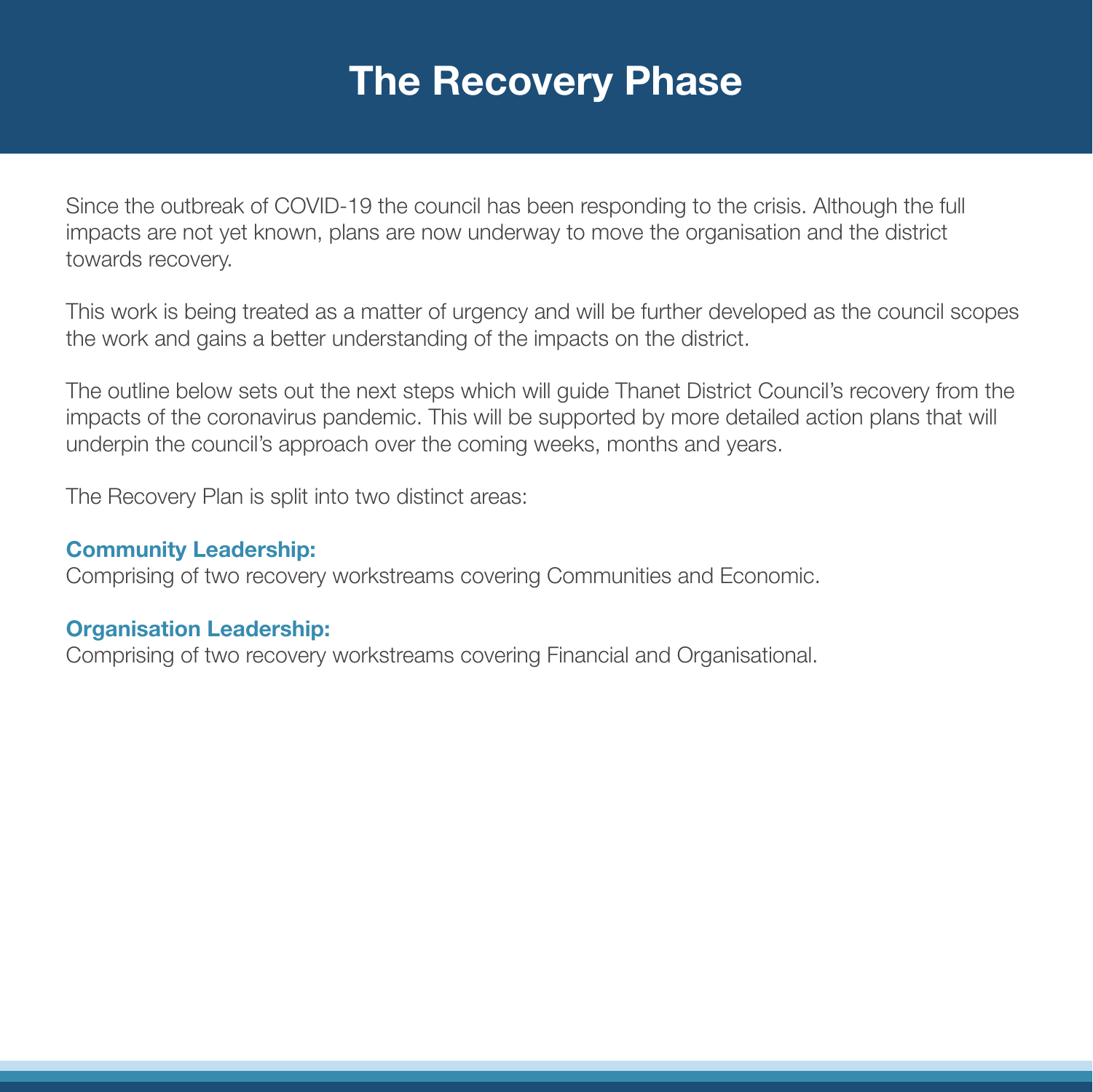# Community Leadership

### Communities Recovery:

- Our first key step will be to understand the impact that the pandemic has had on the local community.
- We will continue to provide the 'Covid-19 Community Hub' to ensure our vulnerable residents still get the support they need during the recovery phase. To ensure both the shielded and vulnerable groups are supported we will keep the dedicated phone line open five days a week.
- We will continue to provide employment training and support to our housing clients.
- We will support our tenants that have suffered an income drop as a result of the Covid-19 pandemic through our EK Housing Welfare Benefits Advisers.
- We will ensure that every rough sleeper has support that is targeted at preventing them from returning to the streets.
- We will continue to support our households in temporary accommodation to find more settled homes.
- We will work to encourage the housing market by working with developers and builders to recover/accelerate housing delivery.
- We will work with partners to produce a Beach Management Plan to support the responsible use of our beaches and surrounding amenity.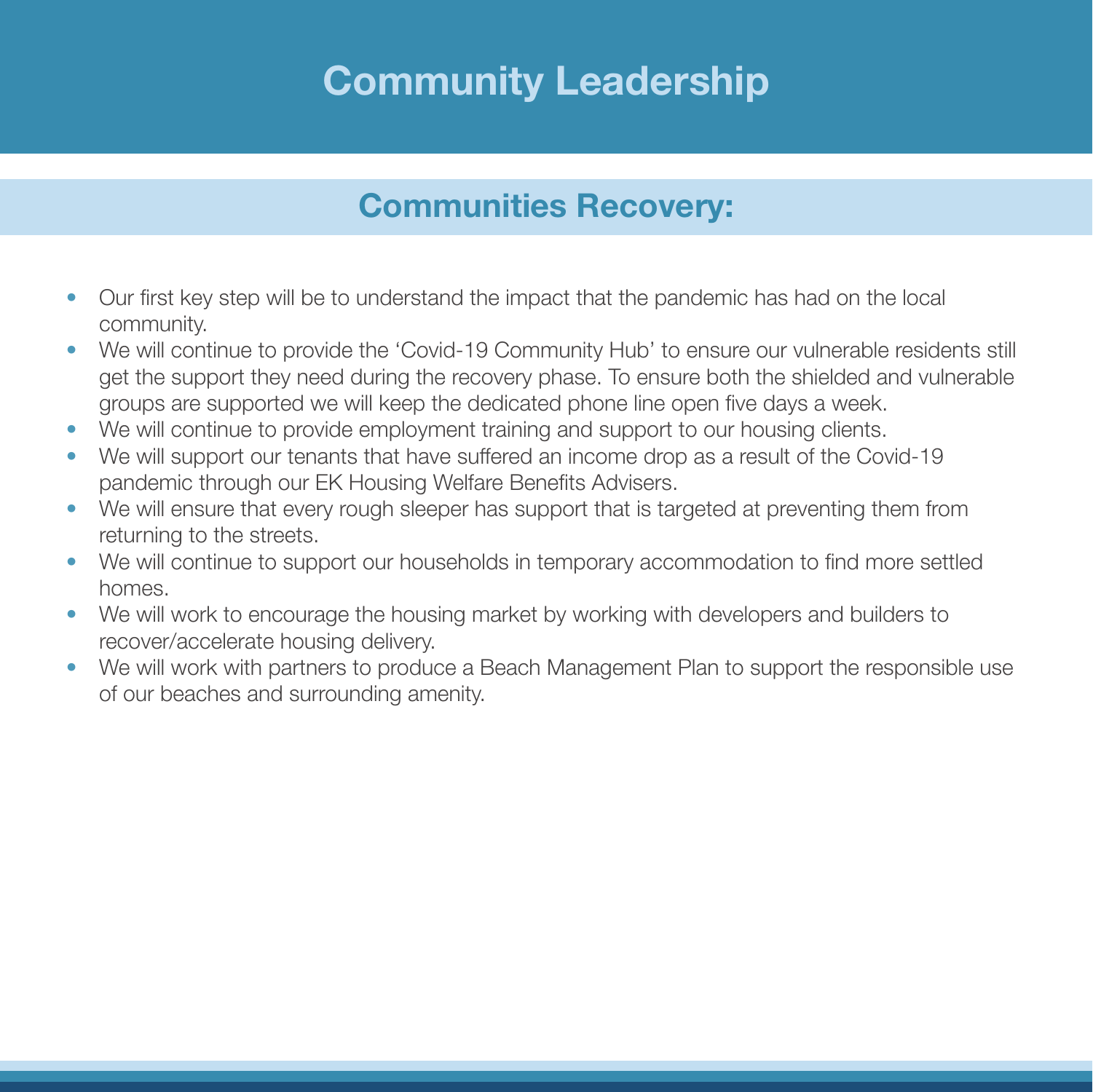## Economic Recovery:

The UK is expected to face a significant economic downturn as a result of the pandemic. Whilst it is still too early to understand the full impact, the district's economic recovery may take three to five years. Recovery planning for this workstream will therefore be phased; short, medium and long-term.

#### Short-term

- Our first key step will be to understand the impact that the pandemic has had on local businesses.
- We will award discretionary grants to small Thanet businesses worst affected by Covid-19.
- We will work together with local businesses to support the safe reopening of our high streets.

#### Medium-term

- We will revise our Economic Development Strategy to reflect the changing environment that the pandemic has brought about.
- We will work with our partners to develop a 'community wealth-building' concept for the district to increase local investment.
- We have recently approved a new Destination Management Framework which will support the District's economic recovery over the medium term.
- We will review our property assets to identify opportunities to support and develop the Thanet economy.

#### Long-term

If successful, funding bids to the Government for the; Margate Town Deal, Future High Street Fund, Heritage Action Zone will aim to create a more resilient economic environment for our coastal towns.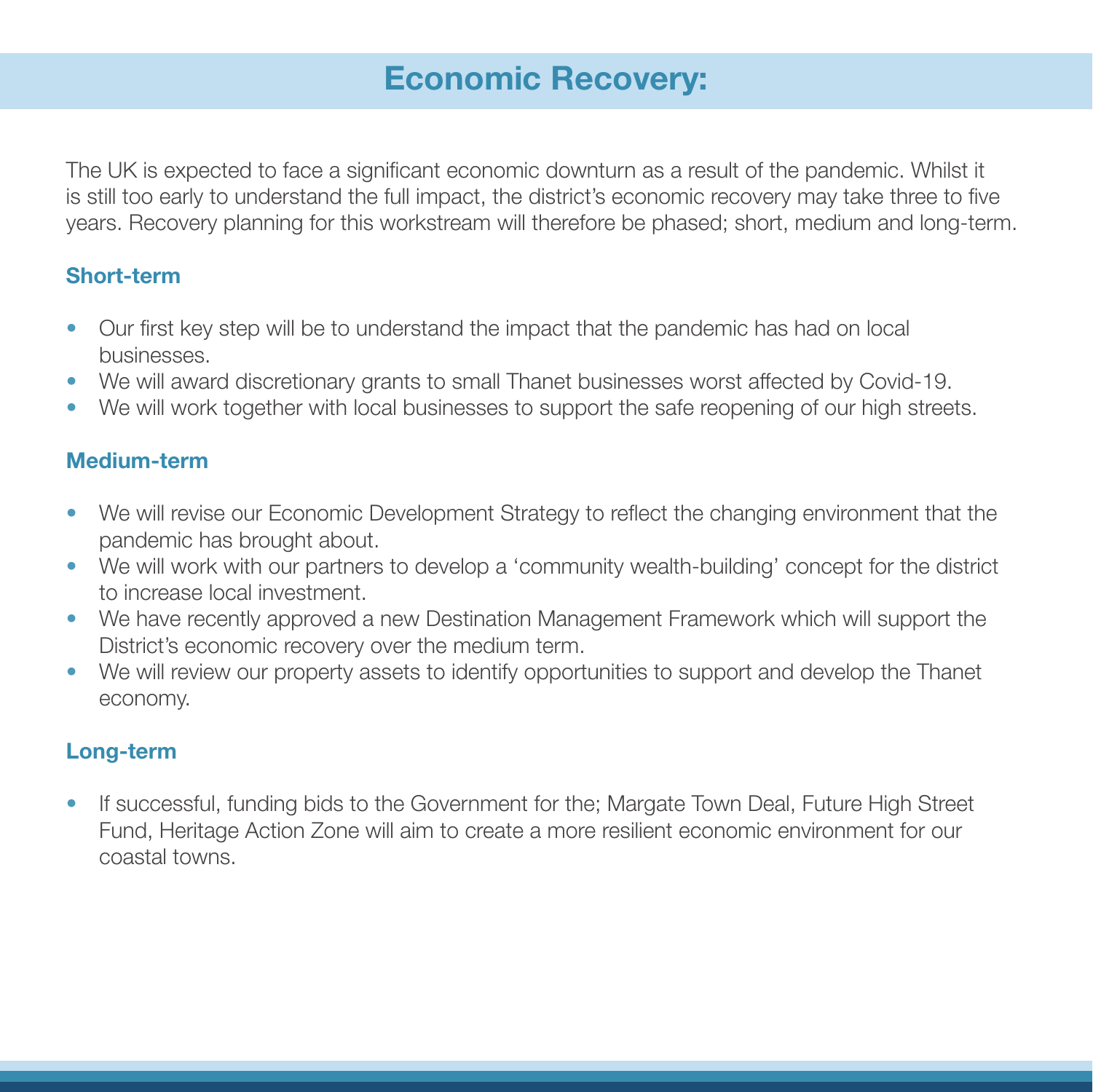# Organisation Leadership

## Council's Financial Recovery:

- We will continue assessing and monitoring the financial impact of COVID 19 on the council.
- We will review our current year's budget position and the future Medium Term Financial Strategy to ensure the council's reserves are replenished.
- We will review and realign our Capital Programme to support the council's recovery plans.

## Organisational Recovery:

- We will review the council's premises and future working environments to support the transformation of the way we work and delivery of services to the public.
- We will work with our commercial tenants to facilitate compliance with regulations that may facilitate their reopening.
- We will continue to work closely with the Town and Parish Councils to support them in their Covid-19 recovery plans.
- We will continue with the new ways of working that proved effective as part of the response to the pandemic, by providing a range of options for flexible working for our staff, ensuring there is no detriment to service delivery. Remote working will also support the council to meet environmental targets.
- We will motivate and empower our staff to meet customer needs and review how we deliver services including a move to more digital interactions for our customers.
- We will review our current operational working practices and structures to reflect the changing environment that the pandemic has brought about.